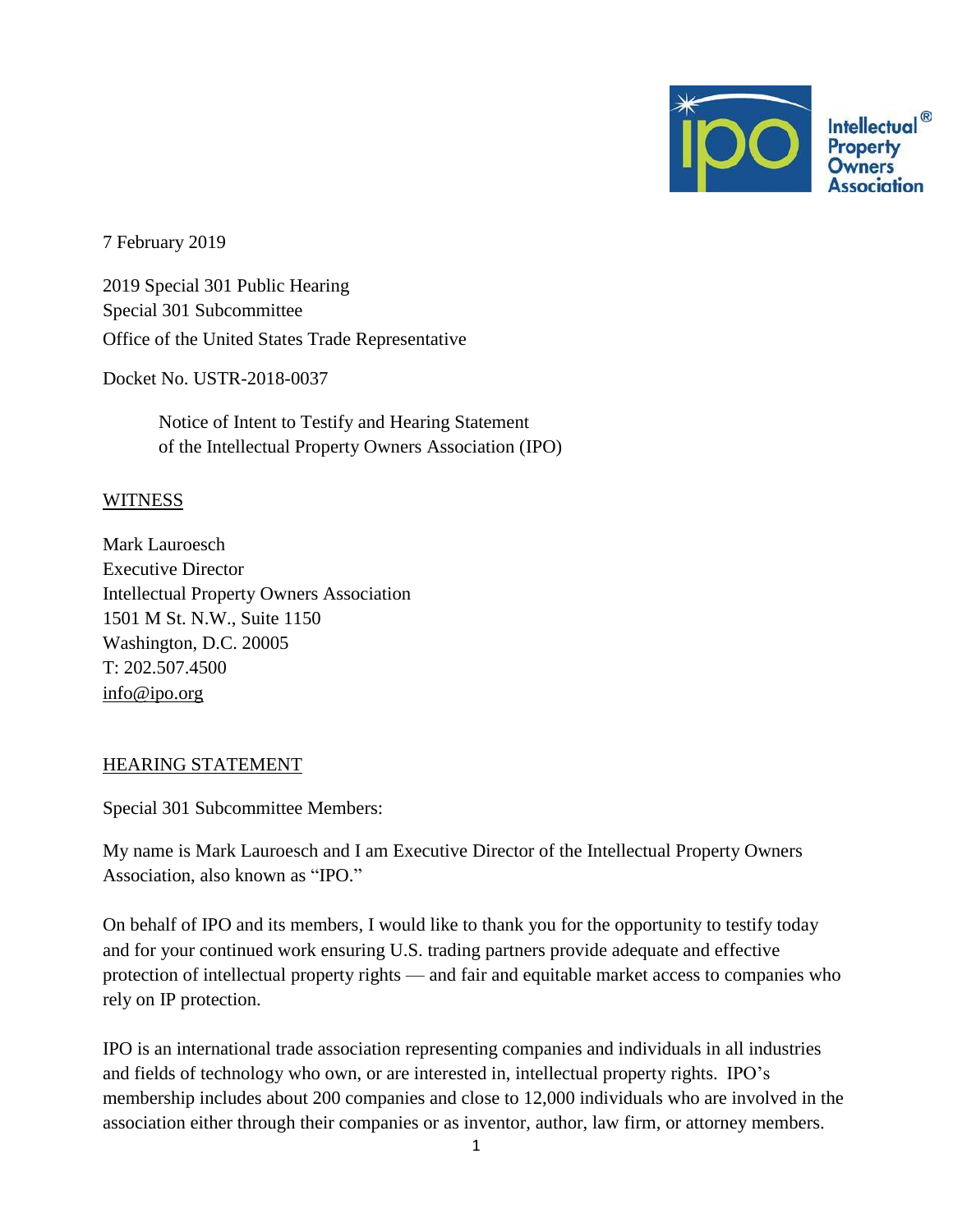IPO members make vital contributions to America's economic success by developing the advances that drive exports and create jobs. Innovators assume considerable risk, and rely on intellectual property to protect investments in new technology.

In our comments to the Subcommittee, we outline existing and emerging threats to the intellectual property rights of our members. Today, I will highlight two issues that are especially concerning.

First, a number of foreign initiatives and policies are undermining incentives for innovation historically created by IP protection.

Second, technology has made global trade secret theft all the easier, and trade secret protection remains woefully lacking abroad, to the detriment of American innovators.

These issues must be addressed to protect our innovation economy and the American jobs that result from it.

## **The Undermining of Incentives for Innovation Around the World**

Around the world, IP owners face initiatives and policies that undermine the incentive to innovate. These range from technology transfer regulations to compulsory licensing to regulatory controls that mandate the disclosure of confidential technical information. Some of these initiatives, such as regulatory controls, might not appear at first glance to relate to IP. Nonetheless, upon closer analysis, they all undermine the incentives for innovation historically created by IP protection. Examples include:

- Counties with regulatory laws that seek information more broadly than reasonably necessary to accomplish regulatory review or where the regulatory agencies share submitted information with competitors or subsequent regulatory applicants.
- Brazil which has suggested that compulsory licensing is the most powerful tool in its arsenal to improve public health.
- China's discriminatory technology transfer regulations.
- India's National Manufacturing Policy, which discusses the use of compulsory licensing to help domestic companies "access the latest patented green technology" and its National Competition Policy that requires IP owners to grant access to "essential facilities" on "agreed and nondiscriminatory terms" without reservation.
- Russia, where compulsory licensing is also becoming an issue.

Such initiatives and policies contribute to the lessening of the value of IP. They discourage, rather than encourage, innovation. They are detrimental to the many companies that drive our innovation-based economy. Encouraging trading partners to eliminate these types of initiatives and policies should be an important priority.

## **Increasing Vulnerability Due to Inadequate Trade Secret Protection Abroad**

Technology continues to develop at a rapid pace. Unfortunately, that technology makes it easier to obtain trade secrets illicitly. Companies face threats to their hard-earned trade secrets,